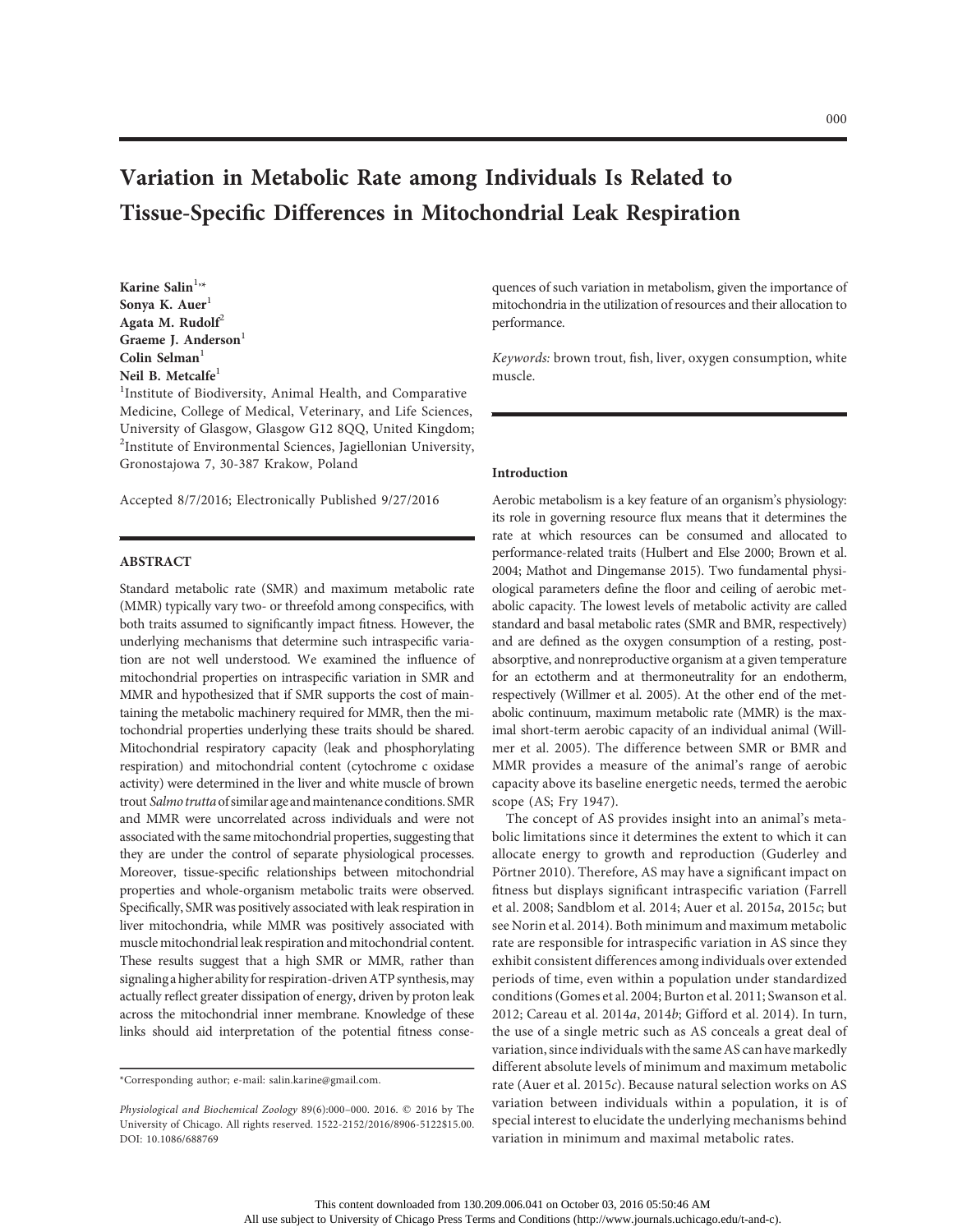Minimum and maximum metabolic rates are predicted to be positively correlated with one another since SMR or BMR is thought to reflect the maintenance costs of the metabolic machinery needed to support MMR capacity (Bennett and Ruben 1979; Biro and Stamps 2010). However, while a positive correlation between minimum and maximum metabolic rates at the intraspecific level has indeed been found in some contexts (Gomes et al. 2004; Biro and Stamps 2010; Careau et al. 2014a, 2014b), this is not the case in others (Chappell et al. 2004, 2007; Gomes et al. 2004; Careau et al. 2014b). The mechanisms underlying this purported link are also equivocal, with some studies reporting a positive relationship between metabolic rates and underlying traits such as organ size (Konarzewski and Ksiazek 2013) or mitochondrial density (Norin and Malte 2012), whereas others find no relationship (Selman et al. 2001; Chappell et al. 2007; Larsen et al. 2011; Norin and Malte 2012; Boldsen et al. 2013). This makes it impossible to explain mechanisms behind variation in AS, since it could be a consequence of variation in minimum and maximum metabolic rates that is either concomitant and connected or independent and separated. This lack of consistency suggests that there is a need to look at processes on a more fundamental level to understand what determines variation in SMR and MMR among conspecific living under the same conditions.

Mitochondria are responsible for almost 90% of cellular respiration (Rolfe and Brand 1996), so variation in their respiratory capacities may help explain individual variation in SMR and MMR. Mitochondria must continually consume oxygen in order to maintain the proton gradient across the inner mitochondrial membrane, which is continually being dissipated by two major processes: proton leak across the inner mitochondrial membrane and the passage of protons through the ATP synthase that drives ATP production through phosphorylation of ADP (Brand and Nicholls 2011). These two processes are measured ex vivo as the leak respiration rate (LEAK; also described as state 4) and phosphorylating respiration rate (OXPHOS; state 3), respectively (Chance and Williams 1955).

While conditions for LEAK (unlimited availability of energy substrates in the absence of ATP synthesis) and OXPHOS (unlimited availability of energy substrates, oxygen, and ADP) do not strictly correspond to those found in mitochondria in vivo, LEAK and OXPHOS clearly influence minimum and maximum rates of whole-body metabolism. Intraspecific variability in LEAK and OXPHOS can be considerable and is positively related to SMR and BMR (Brown et al. 2012; Salin et al. 2012; Monternier et al. 2014) and MMR (Coen et al. 2012; Jacobs et al. 2012; Schlagowski et al. 2013). These investigations into the effects of these mitochondrial properties on minimum or maximum metabolic rate have generally focused on comparisons of mean values between treatment groups or life stages (Brown et al. 2012; Coen et al. 2012; Jacobs et al. 2012; Khan et al. 2014; Monternier et al. 2014). However, accounting for individual heterogeneity within a population is critical for understanding properties affecting fitness, since individual variation is what natural selection acts on (Careau and Garland 2012; Vindenes

and Langangen 2015). Studies are therefore needed to investigate the mitochondrial processes underlying variation in MMR and SMR or BMR (and their covariation) among conspecifics living under the same conditions.

Previous studies examining the relationship between different mitochondrial properties and rates of whole-body metabolism have typically focused on a single tissue (Brookes et al. 1998; Chung et al. 2011; Larsen et al. 2011; Coen et al. 2012; Jacobs et al. 2012; Schlagowski et al. 2013; but see Norin and Malte 2012). However, the link between mitochondrial properties and metabolic traits may be tissue specific for two main reasons (Amara et al. 2007; Trzcionka et al. 2008; Brown et al. 2012). First, mitochondrial respiratory capacities differ significantly among tissues (Hulbert et al. 2006; Park et al. 2014). Second, the relative contribution of a tissue to whole-organism oxygen consumption may change as a function of the metabolic state of the organism. At the onset of physical exercise inducing MMR, there is a redistribution of blood flow from inactive tissues (e.g., liver) to active tissues (e.g., muscle; Willmer et al. 2005). This shift can generate different tissue-specific contributions of mitochondrial properties to MMR versus SMR or BMR. Thus, an understanding of the links between mitochondrial properties, minimum metabolic rate, and MMR requires examination of intraspecific variation in mitochondrial processes in more than a single tissue, but this has never previously been attempted.

We examined SMR and MMR in juvenile brown trout (Salmo trutta) and determined whether individual variation in these metabolic traits could be explained by their mitochondrial properties. We tested the predictions that (i) higher SMR and MMR are explained by higher oxygen requirements of the mitochondria and (ii) if the relationship between SMR and MMR is significantly positive, then we would expect shared underlying mitochondrial properties between the two metabolic traits. Alternatively, (iii) if metabolic traits are not correlated, we predict that tissues and/or mitochondrial properties differ in how they influence SMR and MMR. We chose brown trout as our study organism because they are known to exhibit consistent differences in SMR and MMR among individuals of the same age maintained under standardized conditions (Norin and Malte 2011; Auer et al. 2015b). We analyzed mitochondrial properties in the liver and the white muscle, as these tissues account for a large proportion of an individual's overall metabolic rate by virtue of their mass-specific oxygen consumption and relative mass, respectively (Porter and Brand 1995; Coen et al. 2012).

#### Material and Methods

#### Fish Origin and Care

Juvenile brown trout (Salmo trutta) were captured from the wild and allowed to acclimate for 1 mo in a holding tank  $(11.5^{\circ}C)$  under controlled conditions. In order to standardize their nutritional state, fish were transferred to individual compartments where they were fed twice daily on individual rations for the next 9 wk, except for the 48 h preceding both the metabolic rates and the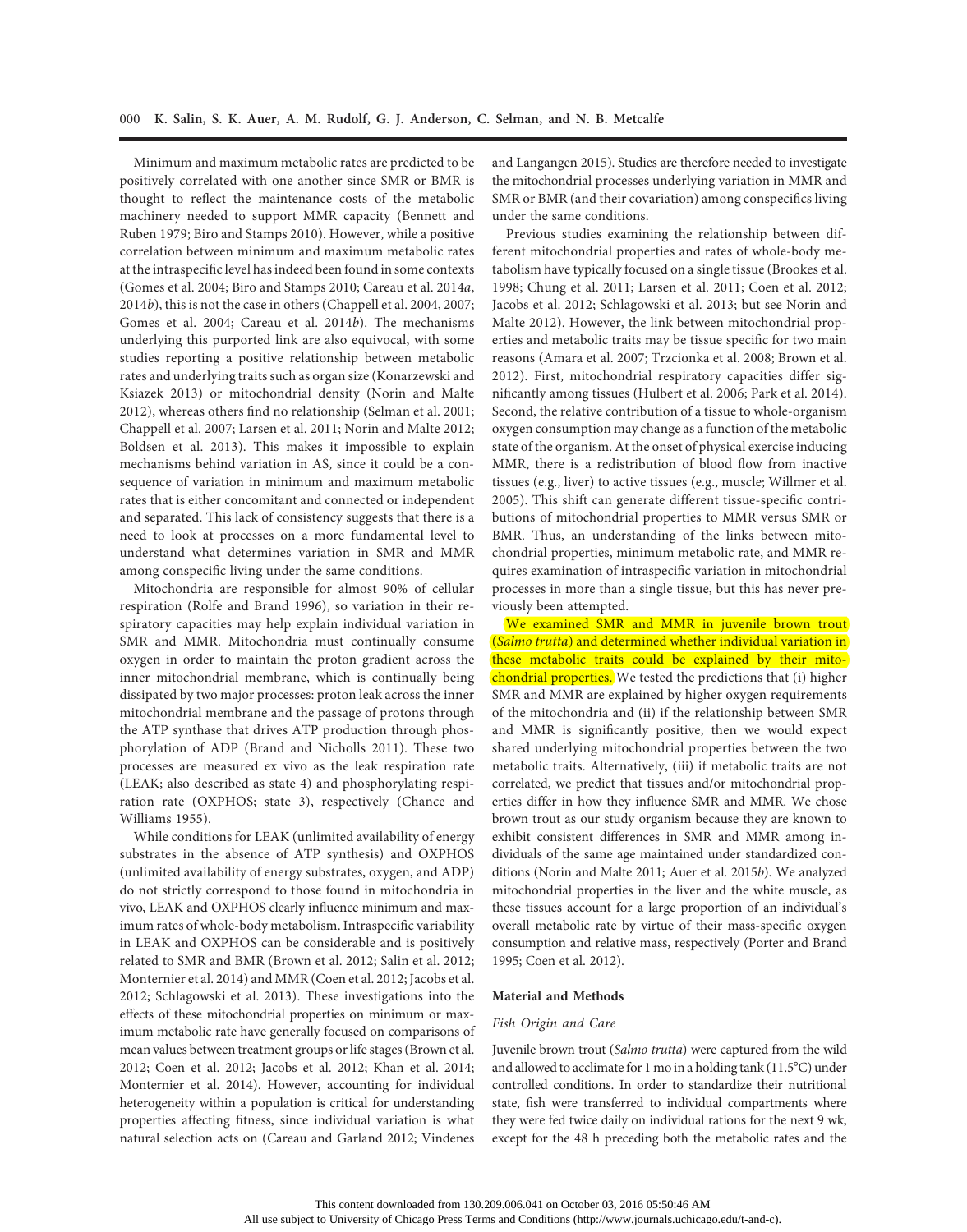mitochondrial measurement, when no food was provided as described for these same individuals in Auer et al. (2015c). Rations were calculated based on body size and derived from equations that permitted growth but at a submaximal rate (Elliott 1976). Body size was measured every 2 wk, and rations were recalculated to adjust for growth (see appendix for full details of fish origin and care and the calculation of their food rations).

# Whole-Organism Oxygen Consumption

After 8 wk on these standardized rations, we measured their SMR and MMR using protocols described in Auer et al. (2015c). Briefly, SMR was measured using continuous flow-through respirometry techniques whereby oxygen consumption rates of fish within individual chambers were measured over a 20-h period. We then determined the MMR of each fish by measuring its oxygen consumption in a closed respirometry system immediately following exhaustive exercise. The exhaustion protocol consisted of continuously chasing the fish against a circular current (Norin and Malte 2012), with fish being defined as exhausted when they could no longer swim, were unresponsive, and did not resist being picked up by hand. Both metabolic measurements were found to be repeatable when the same group of fish as used in this experiment were maintained on a stable food regime (repeatability of SMR:  $r = 0.78$ ,  $n = 38$ ,  $P < 0.001$ ; MMR:  $r = 0.45$ ,  $n = 38$ ,  $P = 0.039$ ; Auer et al. 2015c). SMR and MMR are expressed in milligrams of oxygen per hour. (See appendix for full details of SMR and MMR measurement and data analysis.)

## Mitochondrial Properties in White Muscle and Liver

At week 9, the fish (12.78  $\pm$  0.30 g [mean  $\pm$  1 SE], n = 38) were culled, and subsamples of their white skeletal muscle and liver were immediately collected, weighed, and homogenized in icecold MiR05 respirometry buffer (see appendix for the buffer composition) for analyses of mitochondrial properties. Total liver mass was also recorded. The technique for preparation of the white muscle and liver homogenate was adapted from Kuznetsov et al. (2002, 2008; Larsen et al. 2014) and is detailed in the appendix and in Salin et al. (2016). The homogenates were diluted further in MiR05 to obtain the desired final concentration (10 mg mL<sup>-1</sup> for the liver and 20 mg mL<sup>-1</sup> for the white muscle). Two replicate samples of liver or muscle homogenate were then added to chambers of Oxygraph-2k high-resolution respirometers (Oroboros Instruments, Innsbruck, Austria) at 12°C. A sequential substrate/inhibitor addition protocol, adapted from Pesta and Gnaiger (2012) was run simultaneously for each individual and tissue in duplicate. Briefly, the rate of OXPHOS was assessed by adding nonlimiting ADP to the chamber containing both pyruvate and malate (complex I substrates) and succinate (complex II substrate). LEAK was then measured by inhibiting ATP synthase through the addition of oligomycin. Finally, cytochrome c oxidase (COX) activity per mass of tissue was measured in the presence of complex I inhibitor (rotenone) and complex III inhibitor (antimycin A) and after addition of ascorbate and N,N,N',N'-tetramethyl-p-phenylenediamine dihydrochloride (see appendix for full details of the titration protocol, oxygraph calibration, oxygen flux, and substrate concentrations). COX, an inner mitochondrial membrane enzyme involved in the electron transport chain, is a marker of mitochondrial content and is highly correlated to mitochondrial respiratory capacity (Larsen et al. 2012). Oxygen consumption at each step in the protocol was averaged over several minutes after stabilization of the flux, and the mass-specific mitochondrial respiration rate was expressed in picomoles of oxygen per second per milligram wet weight of tissue (Pesta and Gnaiger 2012).

## Data Analysis

We first calculated intraclass correlation coefficients to determine whether mitochondrial respiration measures were repeatable in the two replicate tissue samples taken for liver and muscle. Pearson's r was used to examine whether mass-specific mitochondrial properties (LEAK per mg of tissue, OXPHOS per mg of tissue, and COX activity per mg of tissue) were correlated between the liver and white muscle of the same fish. At the level of the whole animal, we then used regression analysis to determine the relationships between double log<sub>10</sub>-transformed body mass and SMR or MMR (table A1). Residuals from these regressions were used as mass-independent estimates of wholeorganism oxygen consumption (rSMR and rMMR) in correlation analyses to test whether rSMR and rMMR were correlated within a fish.

Second, we examined whether variation among fish in SMR and then MMR was correlated with the properties of the mitochondria in the liver and/or muscle. Specifically, we tested whether the respiratory capacities of the mitochondria and/or the mitochondrial content in those two tissues explained individual variation in whole-organism oxygen consumption. To avoid a collinearity issue between the mitochondrial properties, LEAK and OXPHOS were first normalized for mitochondrial content by using residuals from the regressions relating LEAK and OXPHOS to COX activity for both liver and muscle (table A1). We used residuals from the regression instead of the fraction of mass-specific mitochondrial respiration rates per COX activity since mass-specific mitochondrial respiration rates were not isometrically related to COX activity. These normalized values (LEAK<sub>COX</sub> and OXPHOS<sub>COX</sub>) were then used as respiratory capacities of the mitochondria in subsequent analyses. Such an approach allowed us to simultaneously consider all the mitochondrial properties (variation in LEAK, OXPHOS, and COX activity) as predictors of whole-animal oxygen consumption within a single model rather than run multiple separate analyses for each mitochondrial property.We used separate linear regressions to determine the dependencies of first log-transformed SMR and then log-transformed MMR on log-transformed body mass, respiratory capacities, and content of the mitochondria (LEAK<sub>COX</sub>, OXPHOS<sub>COX</sub>, and COX activity for both liver and white muscle).

In separate models, we tested whether variation among fish in SMR and MMR was correlated with the mitochondrial properties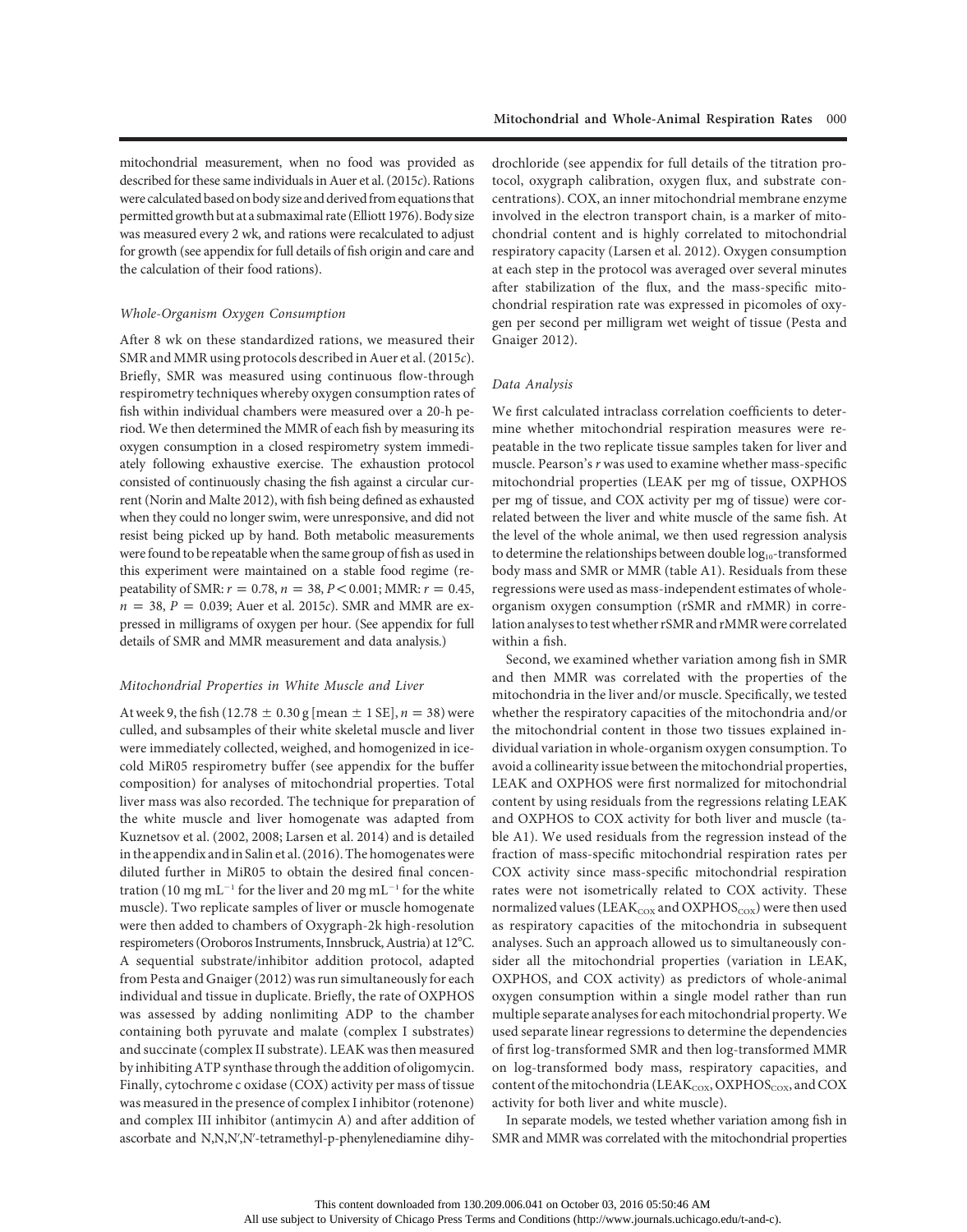of the entire liver. Specifically, we multiplied the mass-specific mitochondrial properties by the total liver mass (LEAK per liver, OXPHOS per liver, and COX activity per liver). As above, the LEAK and OXPHOS of the entire liver were normalized for mitochondrial content of the liver by using residuals from the regressions relating LEAK and OXPHOX of total liver to COX activity of total liver (tableA1).We used separate linear regressions to determine the dependencies of first log-transformed SMR and then log-transformed MMR on log-transformed body mass and mitochondrial properties of the entire liver. The results were qualitatively the same as those obtained when mitochondrial capacities of the liver were expressed in mass-specific terms, so only those for mass-specific mitochondrial properties are reported in the text (see table A3 for analysis based on total liver properties).

Output from the linear regression models is presented as unstandardized coefficients  $\pm$  1 SE without removing nonsignificant terms. Partial correlations were calculated and squared for each significant predictor variable. All analyses are based on a sample size of 38 fish, with the exception of those analyses including COX respiration rate and COX-normalized respiration in the liver, where the sample size was 37 because COX activity was not measured in one individual. Variance inflation factors for all predictors of each regressions analysis were less than 2. All statistical analyses were performed in IBM SPSS Statistics 21 (SPSS, Chicago); the level of significance was set to  $P < 0.05$ , and all values are presented as mean  $\pm$  1 SE.

### Results

Mass-specific leak and phosphorylating respiration rates and mass-specific COX activity were highly repeatable across replicate samples within each tissue but varied two- or threefold across individuals for each tissue (table A2). All mass-specific mitochondrial respiration properties of the liver were approximately double those of the white muscle (table A2). However, the massspecific properties of the liver and muscle mitochondria from the same fish were not correlated (table 1). SMR and MMR increased with body mass, as expected, but differed up to twofold among individuals of the same body mass (fig. 1). After controlling for body mass, there was no correlation between SMR and MMR (Pearson's  $r = 0.035$ ,  $P = 0.833$ ).

Table 1: Correlation coefficients of mass-specific mitochondrial properties (leak respiration rate [LEAK], phosphorylating respiration rate [OXPHOS], and cytochrome c oxidase [COX] activity) for the liver versus the equivalent mitochondrial property in white skeletal muscle from the same fish

|               | Pearson's r |      |
|---------------|-------------|------|
| <b>LEAK</b>   | .059        | .730 |
| <b>OXPHOS</b> | .159        | .347 |
| COX activity  | .219        | .192 |

Note.  $n = 38$  fish for respiration rates, 37 fish for COX activity. Oxygen fluxes were measured as picomoles of oxygen per second per milligram of wet mass at 12°C at a final homogenate concentration of 10 mg  $mL^{-1}$  for the liver and 20 mg  $\mathrm{mL^{-1}}$  for the skeletal muscle.



Figure 1. Relationships between standard metabolic rate (SMR), maximum metabolic rate (MMR), and body mass of brown trout Salmo trutta. Residuals (rSMR and rMMR) generated from these regressions were used to distinguish individuals with an above-average metabolic rate for their body mass, that is, those with positive residuals, from those with below-average metabolic rates for their body mass, that is, negative residual values.

An individual's SMR was explained only by its liver LEAK<sub>cox</sub> ( $r^2$  = 0.135; table 2; fig. 2) once the effect of body mass was taken into account. SMR was not related to  $LEAK_{\rm cov}$ in the muscle or  $OXPHOS<sub>coX</sub>$  in either the liver or the muscle (table 2). Additionally, there was no evidence that SMR was linked to the COX activity (i.e., amount of mitochondria) in either tissue (table 2). In contrast, MMR was found to be unrelated to any liver mitochondrial properties (table 2) but was positively associated with both LEAK<sub>COX</sub> and COX activity of the white muscle ( $r^2 = 0.162$  and  $r^2 = 0.135$ , respectively; fig. 3A, 3B; table 2) once the effect of body mass was taken into account.

#### Discussion

In this study we observed two- or threefold differences among individual fish in their SMR and MMR, with a similar scale of variation observed in mitochondrial properties. This variation occurred despite the experimental animals' being of similar age, nutritional state, and body size and having been maintained under identical environmental conditions. We found no correlation between SMR and MMR among fish or between the mitochondrial properties of the liver and white muscle. The absence of covariation between tissues supports earlier findings (Garland 1984; Garland and Else 1987; Park et al. 2014), while the lack of any correlation between minimum metabolic rate and MMR has also been found elsewhere (Chappell et al. 2004, 2007; Gomes et al. 2004; Careau et al. 2014b). However, a highly original finding was the evidence of clear differences between liver and muscle in terms of the relationship between their mitochondrial properties and whole-organism metabolic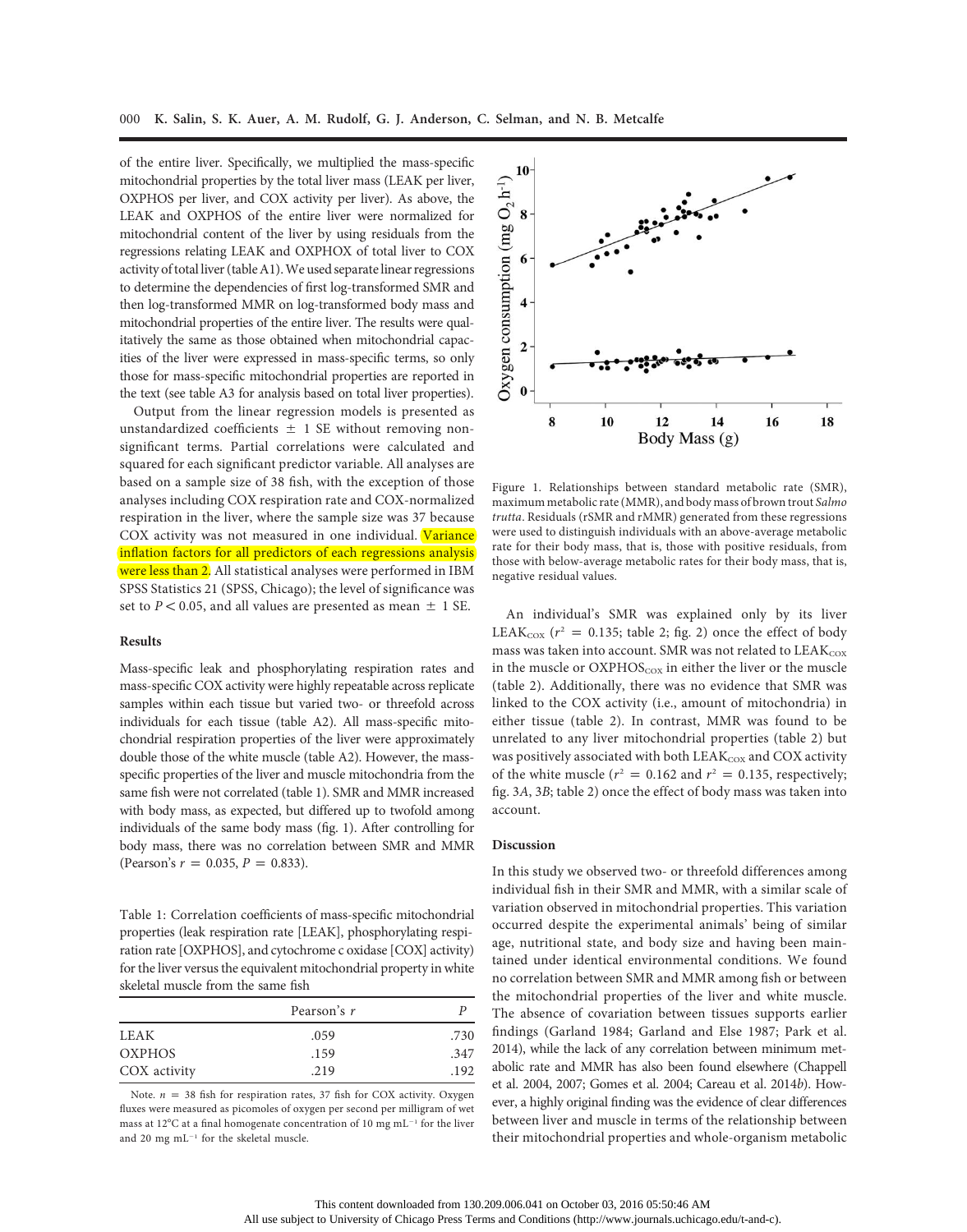Table 2: Results from linear regression analyses of log-transformed standard metabolic rate (log SMR) and maximum metabolic rate (rMMR) as a function of log-transformed body mass and mitochondrial properties (cytochrome c oxidase [COX] activity, COX-normalized leak respiration rate [LEAK<sub>COX</sub>], COX-normalized phosphorylating respiration rate [OXPHOS<sub>COX</sub>]) in brown trout (Salmo trutta)

|                            |                                  | Log SMR |    |                  |                                  | Log MMR  |    |        |
|----------------------------|----------------------------------|---------|----|------------------|----------------------------------|----------|----|--------|
| Predictors                 | Parameter estimate<br>$\pm$ 1 SE | t       | df | $\boldsymbol{P}$ | Parameter estimate<br>$\pm$ 1 SE |          | df | P      |
| Log body mass              | $.508 \pm .176$                  | 2.888   | 29 | .007             | $.838 \pm .089$                  | 9.417    | 29 | < .001 |
| Liver $LEAK_{\rm cov}$     | $.049 \pm .023$                  | 2.133   | 29 | .042             | $-.010 \pm .012$                 | $-.852$  | 29 | .401   |
| Liver $OXPHOScox$          | $.001 \pm .005$                  | .246    | 29 | .807             | $.002 \pm .003$                  | .898     | 29 | .377   |
| Liver COX activity         | $-.001 \pm .002$                 | $-.790$ | 29 | .436             | $.000 \pm .001$                  | .079     | 29 | .938   |
| Muscle LEA $K_{\rm cov}$   | $-.003 \pm .050$                 | $-.052$ | 29 | .959             | $.060 \pm .025$                  | 2.372    | 29 | .025   |
| Muscle OXPHOS $_{\rm cov}$ | $-.003 \pm .050$                 | $-.192$ | 29 | .849             | $-.009 \pm .007$                 | $-1.318$ | 29 | .198   |
| Muscle COX activity        | $.003 \pm .003$                  | .955    | 29 | .347             | $.004 \pm .002$                  | 2.127    | 29 | .042   |

Note. Mitochondrial oxygen fluxes were measured as picomoles of oxygen per second per milligram of wet mass at 12°C at a final homogenate concentration of 10 mg mL<sup>-1</sup> for the liver and 20 mg mL<sup>-1</sup> for the skeletal muscle. Bold denotes significance.

rates. This suggests that the hypothesized link between SMR and MMR (i.e., that a significant component of minimum metabolic rate is the cost of maintaining the machinery needed to sustain MMR; Bennett and Ruben 1979; Biro and Stamps 2010) is perhaps too simplistic when examining variability among individuals kept under the same conditions. The processes driving the two components of AS thus appear distinct.

The significant intraspecific relationship between MMR and the mitochondrial properties of the white muscle is not unexpected. This is because MMR was measured during peak excess postexercise oxygen consumption (EPOC), when the major requirement for oxygen is in the removal of lactate and the restoration of cellular homeostasis, which is supported by white muscle (Wood 1991). However, given that white muscle contributes approximately 35% to the total body mass of a trout (calculated according to Houlihan et al. 1986), it is perhaps surprising that white muscle mitochondria did not explain any of the substantial variation in SMR, in contrast to that relationship reported in other species (Rolfe and Brand 1996; Monternier et al. 2014). Instead, only the bioenergetics of the liver contributed to the variability in SMR. Additional support for such a link is found in mammalian species, where the liver also contributes to a disproportionately large fraction of basal metabolic rate (Rolfe and Brown 1997). Our observations illustrate that an understanding of interindividual variability in SMR and MMR can be gained only through consideration of the mitochondrial properties of tissue specifically linked to particular whole-organism metabolic traits (John-Alder 1983; Garland 1984; Garland and Else 1987; Norin and Malte 2012).

Our study shows that individual variation in SMR and MMR is explained by corresponding variation in respiration supporting the offset of proton leakage in the mitochondria. Leak respiration in the liver was significantly greater in high-SMR individuals, while MMR was positively related to leak respiration in the muscle. These results are consistent with other studies comparing experimental groups or taxa that have shown

animals with higher metabolism to have higher leak respiration (Rolfe and Brand 1997; Brookes et al. 1998; Jacobs et al. 2012; Salin et al. 2012; Monternier et al. 2014; but see Larsen et al. 2011). Though there is a need for some mitochondrial ATP to support diverse cellular activities in vivo, the low respiration rate under basal conditions (i.e., SMR or BMR) results from both basalATP demand and the effects of mitochondrial proton leak (Kadenbach 2003; Brand and Nicholls 2011). In fact, the latter was found to be responsible for a significant proportion (18%–22%) of the total oxygen consumption at rest in rats



Figure 2. Relationship between log-transformed standard metabolic rate (log SMR) of brown trout (Salmo trutta) and their liver mitochondrial leak respiration rate, normalized for cytochrome c oxidase (COX) activity (LEAK<sub>COX</sub>;  $r^2 = 0.135$ ,  $P = 0.042$ ). Plotted on the Yaxis are partial residuals after accounting for variation in all other predictors of the linear regression analysis (see table 2 for details) and standardized for the mean fish size of 12.1 g.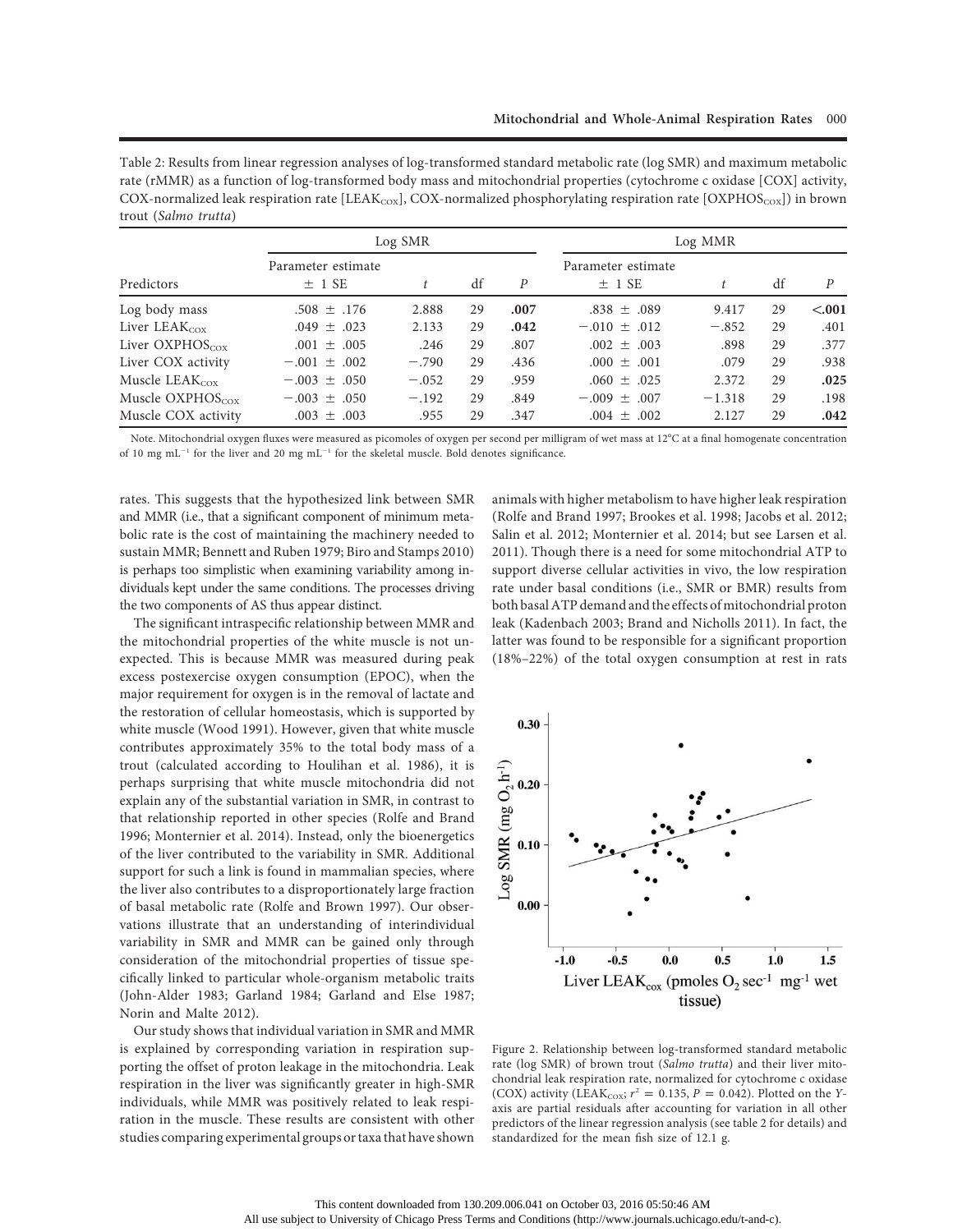

Figure 3. Relationships between log-transformed maximum metabolic rate (log MMR) of brown trout (Salmo trutta) and their white muscle mitochondrial leak respiration rate, normalized for cytochrome c oxidase (COX) activity (LEAK<sub>COX</sub>; A;  $r^2 = 0.162$ ,  $P = 0.025$ ) and the mass-specific COX activity of their white muscle (B;  $r^2 = 0.135$ , P = 0.042). Plotted on the Y-axis are partial residuals after accounting for variation in all other predictors of the linear regression analysis (see table 2 for details) and standardized for the mean fish size of 12.1 g.

(Rolfe and Brand 1996; Brookes et al. 1998). The major contribution of white muscle to MMR is due to its metabolic role in lactate clearance and glycogen resynthesis during EPOC (Wood 1991). However, it is noteworthy that the link between MMR and mitochondrial capacities in this study was with LEAK rather than OXPHOS respiration. Interestingly, the mitochondria of white muscle during EPOC have been found to respire at a rate closer to LEAK than OXPHOS (Moyes et al. 1992), which may explain why the mitochondrial leak respiration of white muscle has a significant effect on MMR.

The importance of mitochondrial leak respiration in explaining intraspecific variation in SMR and MMR suggests that the leak of protons across the mitochondrial membrane may be an important mediator of the link between metabolic capacity and animal performance. The proton leak is thought to dissipate the energy of the proton gradient with consequences at the level of the whole animal, such as a potentially faster loss of body mass under conditions of food restriction (Harper et al. 2001). Even when food is not limiting, individuals with higher leak respiration have lower power output during physical exercise (Schlagowski et al. 2013) and slower growth (Salin et al. 2012). Individuals that have higher aerobic metabolic rates—and so higher mitochondrial leak respiration—may therefore have a lower efficiency of ATP production (Salin et al. 2012; Schlagowski et al. 2013). However, they may also benefit from a lower production of reactive oxygen species (ROS; Salin et al. 2015b). Such a physiological trade-off between ATP and ROS may help explain the persistence of variation in metabolic rates among individuals; metabolic phenotypes can have differential effects on fitness (Burton et al. 2011; Salin et al. 2015a). For example, we have shown that individual brown trout with relatively higher SMR perform worse under conditions of low food availability, which may be explained by a reduced capacity to generate ATP above baseline energetic needs (Auer et al. 2015c). Interestingly, when trout were fed ad lib., those individuals displaying a relatively higher SMR grew the fastest, likely because they could maintain ATP generation while benefiting from lower rates of ROS generation (Salin et al. 2015a).

Given the growing attention paid to AS as a proxy for identifying metabolic limitations as well as predicting the physiological failure of an individual, there is a need to understand the proximate mechanism(s) operating on SMR and MMR at the individual level. This study provides evidence that differences in the determinants of AS among individuals are related to tissue-specific variation in mitochondrial properties. Thus, it is clear that AS is the comprehensive integration of two distinct physiological processes, that is, those underlying SMR and MMR. One notable finding is that individuals with higher standard or maximum metabolic rates are (counterintuitively) likely to be less efficient in using their resources since they will "waste" more oxygen and energy substrate, due to the need to offset a higher proton leak. These results emphasize the importance of investigating the respiratory capacities of mitochondria since they determine an individual's requirement for energy substrates and oxygen as well as the rate at which ATP is generated to allocate to fitness-related traits (Salin et al. 2015a).

# Acknowledgments

We thank T. van Leeuwen and N. Sinclair for help with fish collection; J. Orledge for equipment organization; Alyson Lewis for technical help; S. Killen for respirometry advice; two referees for helpful comments on an earlier version of the manuscript; and G. Law, A. Kirk, and R. Phillips for maintaining the fish before the experiment. All procedures were carried out under the jurisdiction of a UK Home Office Project License (PPL 60/4292). We declare no competing interests.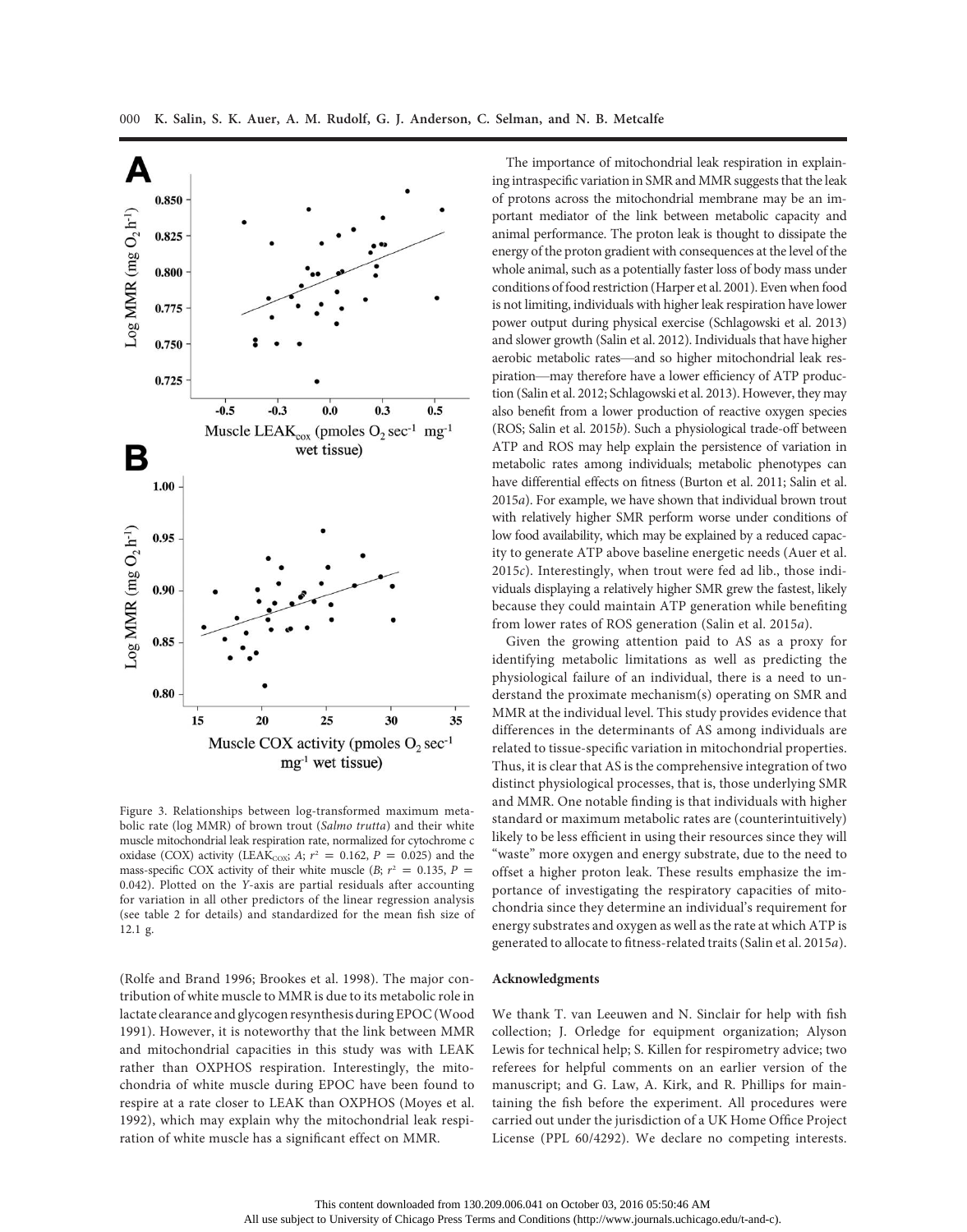This research was supported by a European Research Council Advanced Grant (number 322784) to N.B.M.

#### APPENDIX

#### Supplemental Information

#### Supplemental Material and Methods

#### Fish Origin and Care

Forty wild juvenile brown trout were collected by electrofishing from the River Endrick, Scotland (56°03'N, 4°19'W) and transported to the University of Glasgow in August 2013. Fish were acclimated in a 400-L holding tank, kept within a temperature-controlled room (11.5°  $\pm$  1°C; mean  $\pm$  actual range) under a 12L∶12D photoperiod, and fed daily to excess with Inicio Plus trout pellets (BioMar, Grangemouth, UK). In September 2013, the fish were transferred to individual compartments within a purpose-designed stream tank system. This system, in which adjacent compartments (190 mm  $\times$ 130 mm  $\times$  200 mm) were separated by mesh screens, allowed us to feed fish individually by hand twice per day (at 0900 and 1600 hours) while maintaining them in flowing water of the same quality and temperature (Auer et al. 2015c). Fish were fed an intermediate ration of pellets using equations from Elliott (1976) that describe the growth of brown trout as a function of caloric intake, water temperature, and initial body mass (see Auer et al. 2015c for more details). Specifically, the daily ration was calculated as calories =  $16.3W^{0.737}e^{(0.154T)}$ , where  $W$  is body mass (g) and  $T$  is water temperature.

## Experimental Protocol

Fish were briefly anesthetized (50 mg  $L^{-1}$  benzocaine diluted in water) for measurement of body mass every 2 wk (at days 0, 14, 28, 42, and 56) using a 0.001-g precision scale (Sartorius plus balance) to allow adjustment of food rations as the fish grew. Standard and maximum metabolic rates (SMR and MMR, respectively) were measured on day 56 of the experiment (after 2 d of food deprivation). Fish were then allowed 7 d of recovery after the MR measurement before being culled for mitochondrial assessment; this duration was shown to be sufficient in salmonids for a total elimination of the anesthetic (Allen 1988) used when weighing fish after respirometry and recovery of the endocrine and energy parameters from the stress of handling (Pickering et al. 1982).

The liver (excluding the gall bladder) and a sample of skeletal white muscle, collected between the dorsal and caudal fins, were immediately dissected. A subsample of each tissue was cleaned of fat and connective tissue, weighed (0.001-g precision; Explorer Ohaus balance), and transferred to icecold MiR05 respirometry buffer (0.5 mM EGTA, 3.0 mM  $MgCl<sub>2</sub> 6H<sub>2</sub>O$ , 20 mM taurine, 10 mM  $KH<sub>2</sub>PO<sub>4</sub>$ , 20 mM HEPES, 110 mM D-sucrose, 60 mM lactobionic acid, 1 g  $L^{-1}$  bovin serum albumin essentially free fatty acid, pH 7.3) to determine mitochondrial function (see below).

#### Whole-Organism Respirometry

SMR and MMR were measured as the rate of whole-body oxygen consumption at 11.5°  $\pm$  0.5°C (mean  $\pm$  actual range) following a 48-h fasting period to exclude the effects of specific dynamic action (Rosenfeld et al. 2015). SMR was measured first, in undisturbed fish in an open-flow system over a 20-h period. Full details are given in Auer et al.  $(2015c)$ , but, in brief, fish were kept in individual respirometry chambers in the dark, with an empty chamber being used as a control. Air-saturated water was pulled from the chambers with a peristaltic pump at  $1.68$  L h<sup>-1</sup> to a fiberoptic oxygen sensor (robust probe; PyroScience, Aachen, Germany). Oxygen, temperature, and barometric pressure data were read by multichannel oxygen meters (FireStingO2, PyroScience) and recorded using FireSting software, version 3.0 (PyroScience).

Oxygen consumption rate (mg  $O_2$  h<sup>-1</sup>) was calculated according to the equation

$$
\dot{M}o_2 = V_w \times (C_{wO_2 \text{ control}} - C_{wO_2 \text{ fish}}),
$$

where  $V_w$  is the flow rate of water through the respirometry chamber (L h<sup>-1</sup>) and  $C_{\text{wO}_2 \text{ control}}$  and  $C_{\text{wO}_2 \text{ fish}}$  are the concentrations of oxygen ( $mgL^{-1}$ ) in the outflow of the chambers lacking and containing fish, respectively, after adjusting for temperature and barometric pressure. SMR for each fish was calculated by taking the mean of the lowest tenth percentile of oxygen consumption measurements over the 20-h measurement period and then excluding outliers, that is, those measurements below 2 SD from this mean (Clark et al. 2013).

Following the SMR measurement, MMR was measured in fish recovering from exhaustive exercise (Norin and Malte 2012). They were then immediately transferred into a respirometry chamber connected to a closed and recirculating system. The oxygen concentration was measured over a 5-min test period using the same equipment and temperature as for the SMR explained above. Oxygen consumption rate was calculated as

$$
\dot{M}o_2 = (V_r - V_f) \times \frac{\Delta C_{wO_2}}{\Delta t},
$$

where  $V_r$  is the volume of the respirometry system and  $V_f$  is the volume of the fish, assuming 1 g of fish is equivalent to 1 mL of water (both volumes measured in L), and  $\Delta C_{\rm WO_2}/\Delta t$  is the rate at which the oxygen concentration decreased over time (mg  $O_2 L^{-1}$ h<sup>-1</sup>), after adjusting for changes in temperature and barometric pressure.

# Preparation of Muscle and Liver Homogenate for the Determination of Mitochondrial Function

Following their collection (see above), thin pieces of tissue (around 140 mg of skeletal white muscle and 60 mg of liver) were cut using microdissecting scissors to obtain a homogenous solution with particle size lower than 0.5mm (tested by pipetting through a 1-mL tip) in 1 mL MiR05. The entire procedure was carried out at  $4^{\circ}$ C and was completed within 15 min of the fish being culled. The quality and permeability of our tissue preparations were compared with chemical and mechanical permeabilization of the muscle and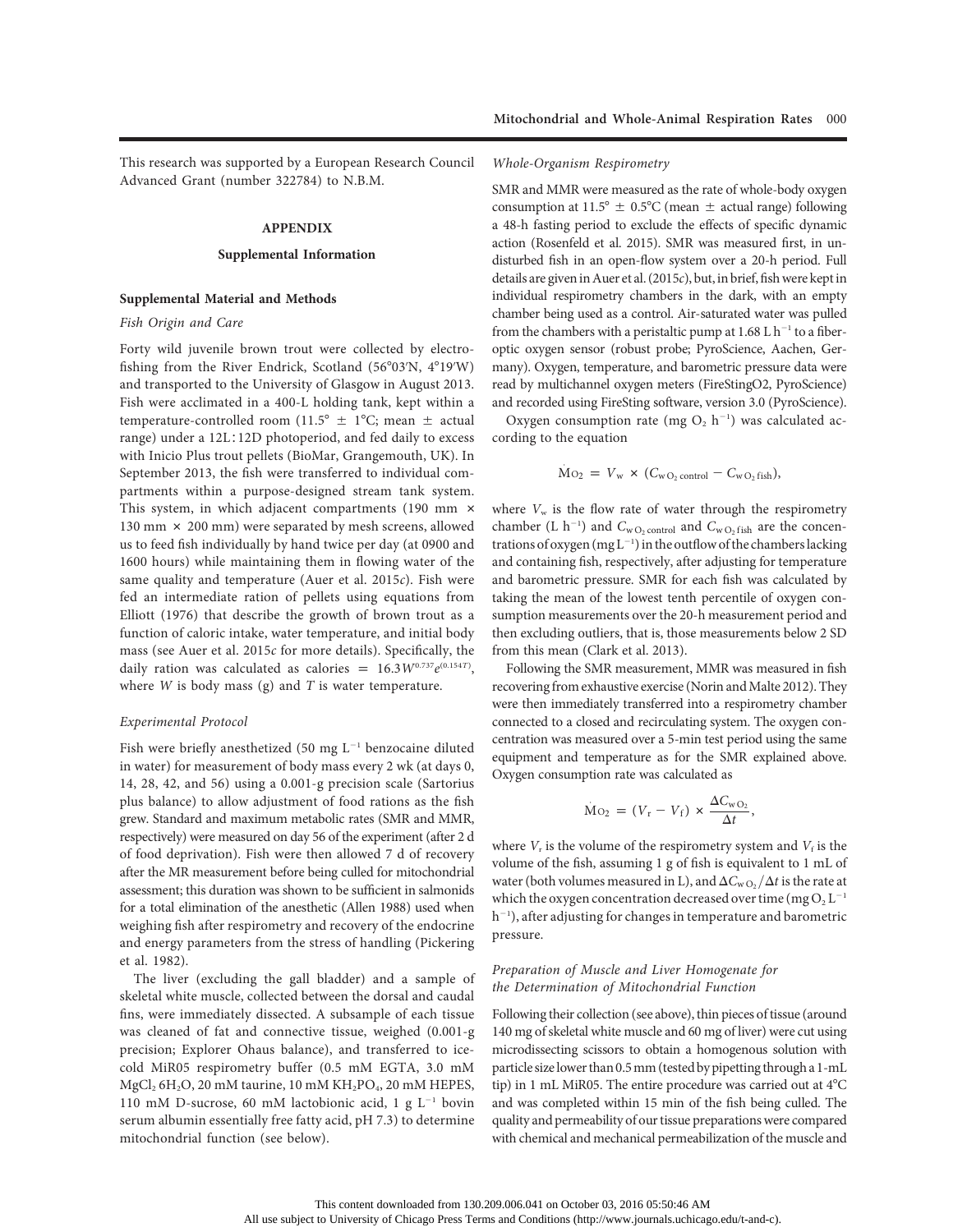liver, respectively (as done in Kuznetsov et al. 2002 for the liver and in Larsen et al. 2014 for the muscle). These pilot studies showed that the permeability of the tissues, oxidative capacities, and integrity of the external mitochondrial membrane were similar to if not better than the homogenization methods of preparation (data not shown here). The tissue preparation used here allowed a rapid and efficient liver and muscle preparation, with no loss of tissue, while maintaining the quality of the mitochondria.

#### Mitochondrial Respiration

Mitochondrial respiration was measured using two Oxygraph-2k high-resolution respirometers (Oroboros Instruments, Innsbruck, Austria) running in parallel, each with two independent chambers. These respirometers allow high-resolution measurement of slow oxygen fluxes, which dropped on occasion to 20 pmol  $O_2$  s<sup>-1</sup> mL<sup>-1</sup> in our conditions. The oxygen electrodes were calibrated by two points: air-saturated MiR05 and zero oxygen after sodium dithionite addition. Oxygen concentration  $(nmol \ mL^{-1})$  and oxygen flux were recorded using DatLab software (Oroboros Instruments). Oxygen flux was expressed as picomoles per second per milligram, negative time derivative of oxygen concentration, divided by tissue mass per volume and corrected for instrumental background oxygen flux arising from oxygen consumption of the oxygen sensor and backdiffusion into the chamber (Pesta and Gnaiger 2012). The total titration protocol was completed within 2 h.

The protocol was as follows: first the tricarboxylic acid cycle was reconstituted by adding pyruvate (5 mM) and malate (0.5 mM) to support the electron entry to complex I and succinate (10 mM) to support the electron entry to complex II (Gnaiger 2009). Oxidative phosphorylation capacity was reached by adding a saturating concentration of ADP (1 mM ADP with 6  $\mu$ M Mg<sup>2+</sup>). Cytochrome c (Cytc; 10 µM) was then added as a quality control, with a Cytc stimulation of respiration rate below 15% indicating acceptable mitochondrial membrane integrity (Kuznetsov et al. 2002). Leak respiration, that is, the oxidation to compensate for the proton leak and in the absence of phosphorylation, was induced by adding oligomycin (2 µg mL), an inhibitor of ATP synthase. Addition of complex I inhibitor (0.5  $\mu$ M rotenone) and complex III inhibitor (2.5 µM antimycin A) determined residual oxygen consumption, which was then subtracted from all other values. Finally, COX respiration was measured by adding ascorbate (2 mM) and N,N,N',N'-tetramethyl-p-phenylenediamine dihydrochloride (0.5 mM).

To avoid limitation of oxygen diffusion at low oxygen concentrations occurring in permeabilized tissue (Gnaiger et al. 1998), the sequential protocol was run under hyperoxygenation (400–  $650 \mu$ M for the muscle and  $100-650 \mu$ M for the liver, which were found not to be oxygen sensitive within these ranges). Pure oxygen gas was added to the respirometry chamber at the very beginning of the titration and before the measurement of COX activity.

#### Integrity of the Mitochondria

#### Statistical Analysis

Paired t-tests were used to compare mitochondrial phosphorylating respiration in the absence and then presence of Cytc, to evaluate the quality of the mitochondria preparation estimated as the integrity of the outer mitochondrial membrane.

# Results

Addition of Cytc to the liver preparation led to a statistically significant but biologically small elevation in the respiration rate (mean increase of 6.71%  $\pm$  0.53%, paired  $t = -13.63$ , n = 40,  $P < 0.001$ ). Adding Cytc to the skeletal muscle preparation led to an even smaller increase in the respiration rate (1.60%  $\pm$ 0.54%, paired  $t = -2.73$ ,  $n = 40$ ,  $P = 0.009$ ), again indicating that the tissue preparation was good. For both tissues, respiration rates in the presence of ADP plus Cytc were used when describing phosphorylating respiration.

| Table A1: Parameters (intercept and slope $\beta \pm SE$ ) from regression analyses |  |  |  |  |  |  |
|-------------------------------------------------------------------------------------|--|--|--|--|--|--|
|-------------------------------------------------------------------------------------|--|--|--|--|--|--|

| Dependent variable | Independent variable | Intercept $\pm$ SE     | $\beta$ $\pm$ SE | $r^2$ | P      |
|--------------------|----------------------|------------------------|------------------|-------|--------|
| <b>SMR</b>         | M                    | $-.365 \pm .170$       | $.446 \pm .158$  | .182  | .008   |
| <b>MMR</b>         | M                    | $.026 \pm .090$        | $.782 \pm .083$  | .709  | < .001 |
| Liver LEAK         | Liver COX            | $.984 \pm .580$        | $.028 \pm .013$  | .116  | .039   |
| Liver OXPHOS       | Liver COX            | $-4.675 \pm 2.624$     | $.525 \pm .059$  | .695  | < .001 |
| Total liver LEAK   | Total liver COX      | $42.159 \pm 40.090$    | $.043 \pm .007$  | .533  | < .001 |
| Total liver OXPHOS | Total liver COX      | $-359.236 \pm 196.068$ | $.483 \pm .033$  | .859  | < .001 |
| Muscle LEAK        | Muscle COX           | $.606 \pm .227$        | $.014 \pm .010$  | .049  | .180   |
| Muscle OXPHOS      | Muscle COX           | $7.504 \pm .860$       | $.137 \pm .039$  | .259  | .001   |

Note. Regression analyses of standard metabolic rate (SMR) and maximum metabolic rate (MMR) as a function of body mass (M) and regression analyses of mass-specific mitochondrial leak respiration (LEAK) and mass-specific mitochondrial phosphorylative respiration (OXPHOS) as a function of mass-specific cytochrome c oxidase (COX) activity of the liver and white muscle of juvenile brown trout Salmo trutta. Total liver mitochondrial respiration was calculated as mass-specific mitochondrial respiration multiplied by the total wet mass of the liver. SMR, MMR, and M were log transformed before the regression analyses. Bold denotes significance.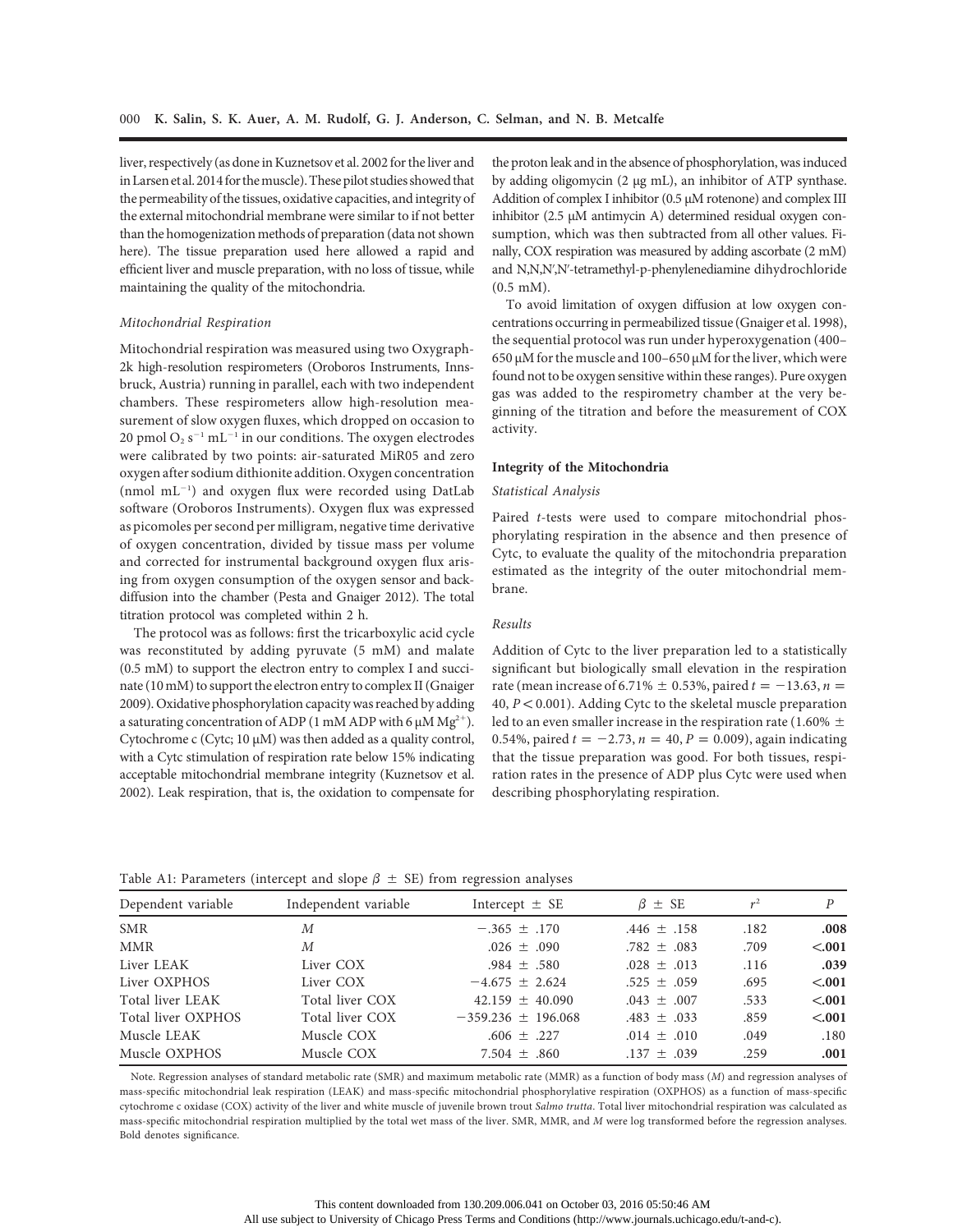| Condition, induction,<br>and tissue | $\geq$ | Minimum | Maximum | <b>SE</b><br>Mean ±                   | r    | P      | Biological significance                                                               |
|-------------------------------------|--------|---------|---------|---------------------------------------|------|--------|---------------------------------------------------------------------------------------|
|                                     |        |         |         |                                       |      |        |                                                                                       |
| Phosphorylating respiration         |        |         |         |                                       |      |        |                                                                                       |
| without cytochrome c (Cytc):        |        |         |         |                                       |      |        |                                                                                       |
| Substrates + ADP                    |        |         |         |                                       |      |        | Maximal oxidative capacity while generating ATP                                       |
| Muscle                              | 38     | 8.01    | 13.08   | .16<br>$\frac{1}{2}$<br>10.33         | .764 | < .001 |                                                                                       |
| Liver                               | 38     | 13.07   | 35.23   | $\overline{6}$<br>$\ddot{+}$<br>17.29 | 943  | < .001 |                                                                                       |
| Phosphorylating respiration:        |        |         |         |                                       |      |        |                                                                                       |
| $+$ Cytc                            |        |         |         |                                       |      |        | As above but including compensation for Cytc depletion                                |
| Muscle                              | 38     | 8.16    | 12.50   | $\overline{17}$<br>$+1$<br>10.51      | 811  | < .001 |                                                                                       |
| Liver                               | 38     | 14.54   | 37.02   | $\overline{6}$<br>$\pm$<br>18.53      | 952  | < .001 |                                                                                       |
| Leak respiration:                   |        |         |         |                                       |      |        |                                                                                       |
| + Oligomycin                        |        |         |         |                                       |      |        | Respiration solely to compensate for the proton leak                                  |
|                                     |        |         |         |                                       |      |        | across the mitochondrial membrane                                                     |
| Muscle                              | 38     | .54     | 1.54    | 04<br>$\ddot{+}$<br>$\overline{5}$    | 593  | .003   |                                                                                       |
| Liver                               | 38     | 1.20    | 3.66    | 08<br>$\ddot{+}$<br>2.20              | 807  | < .001 |                                                                                       |
| Cytc oxidase (COX) activity:        |        |         |         |                                       |      |        |                                                                                       |
| Ascorbate/TMPD                      |        |         |         |                                       |      |        | Maximal oxidation capacities of the pacemaker<br>enzyme of the respiration chain, COX |
| Muscle                              | 38     | 15.77   | 31.12   | 63<br>$22.58 \pm$                     | 718  | < .001 |                                                                                       |
| Liver                               | 37     | 34.37   | 68.93   | ±1.02<br>45.70                        | .840 | < 0.01 |                                                                                       |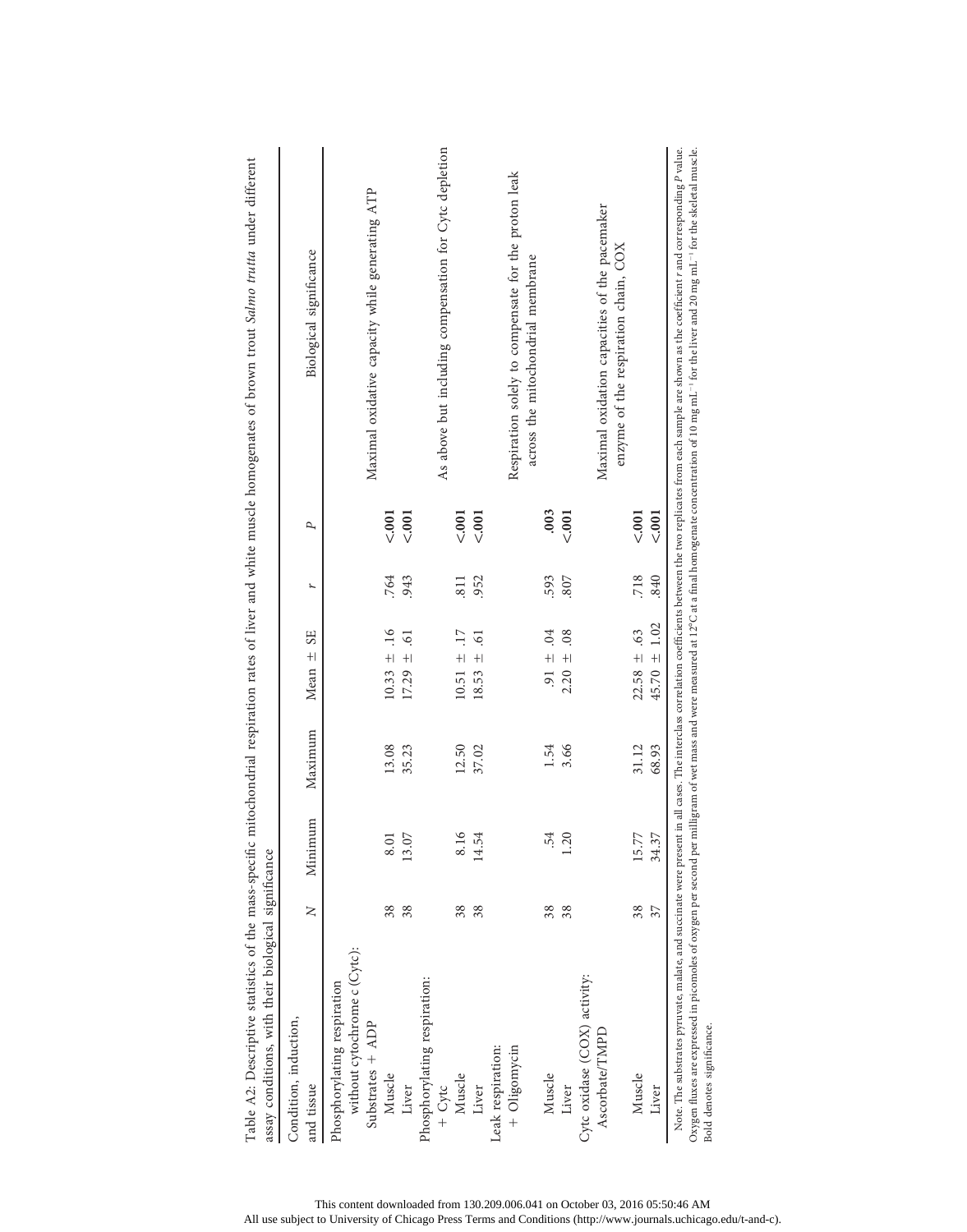|                                   | Log SMR                                                                                                                                                                                                                                                       |        |    |      | Log MMR                                                         |          |    |     |
|-----------------------------------|---------------------------------------------------------------------------------------------------------------------------------------------------------------------------------------------------------------------------------------------------------------|--------|----|------|-----------------------------------------------------------------|----------|----|-----|
|                                   | Parameter estimate                                                                                                                                                                                                                                            |        |    |      | Parameter estimate                                              |          |    |     |
| Predictors                        | $±$ 1 SE                                                                                                                                                                                                                                                      |        |    |      | $±$ 1 SE                                                        |          |    |     |
| Log body mass                     | $.500 \pm .243$                                                                                                                                                                                                                                               | 2.058  |    | .048 | $.942 \pm .134$                                                 | 7.012    |    |     |
| Total liver LEAK <sub>cox</sub>   | $10^{-1}$<br>$.003 \times 10^{-1} \pm .002 \times$                                                                                                                                                                                                            | 2.235  |    | .033 | 5.693 $\times$ 10 <sup>-5</sup> ± 009 $\times$ 10 <sup>-2</sup> | $-.618$  |    | 541 |
| Total liver OXPHOS <sub>cox</sub> | $10^{-2}$<br>$\times$<br>5.841 $\times$ 10 <sup>-6</sup> $\pm$ 004                                                                                                                                                                                            | .163   | 32 | .872 | $1.039 \times 10^{-5} \pm .002 \times 10^{-2}$                  | 524      |    | 604 |
| Total liver COX activity          | $-4.778 \times 10^{-6} \pm .001 \times 10^{-2}$                                                                                                                                                                                                               | $-479$ | 32 | .635 | $-8.425 \times 10^{-6} \pm .006 \times 10^{-3}$                 | $-1.527$ | 32 | 136 |
| liver. Bold denotes significance. | Note. Total liver mitochondrial oxygen fluxes were measured as mass-specific fluxes (pmol O <sub>2.8</sub> -1 mg <sup>-1</sup> liver wet mass at 12°C at a final homogenate concentration of 10 mg mL <sup>-1</sup> ) multiplied by the total wet mass of the |        |    |      |                                                                 |          |    |     |

| standard metabolic rate (log SMR) and maximum metabolic rate (rMMR) as a function of log-transforme. | d for the entire liver (cytochrome c oxidase [COX] activity, COX-normalized leak respiration rate [LEAK $_{\rm cool}$ , | $HOS_{\text{cox}}$ ]) in brown trout (Salmo trutta) |  |
|------------------------------------------------------------------------------------------------------|-------------------------------------------------------------------------------------------------------------------------|-----------------------------------------------------|--|
| anstormed s                                                                                          | ILLUIEU SE SULLAULL                                                                                                     | $\sim$                                              |  |
| con analyses o                                                                                       | ody mass and the mitochondrial pro                                                                                      | V mormalizad nhoenhormatine                         |  |
|                                                                                                      |                                                                                                                         |                                                     |  |

This content downloaded from 130.209.006.041 on October 03, 2016 05:50:46 AM All use subject to University of Chicago Press Terms and Conditions (http://www.journals.uchicago.edu/t-and-c).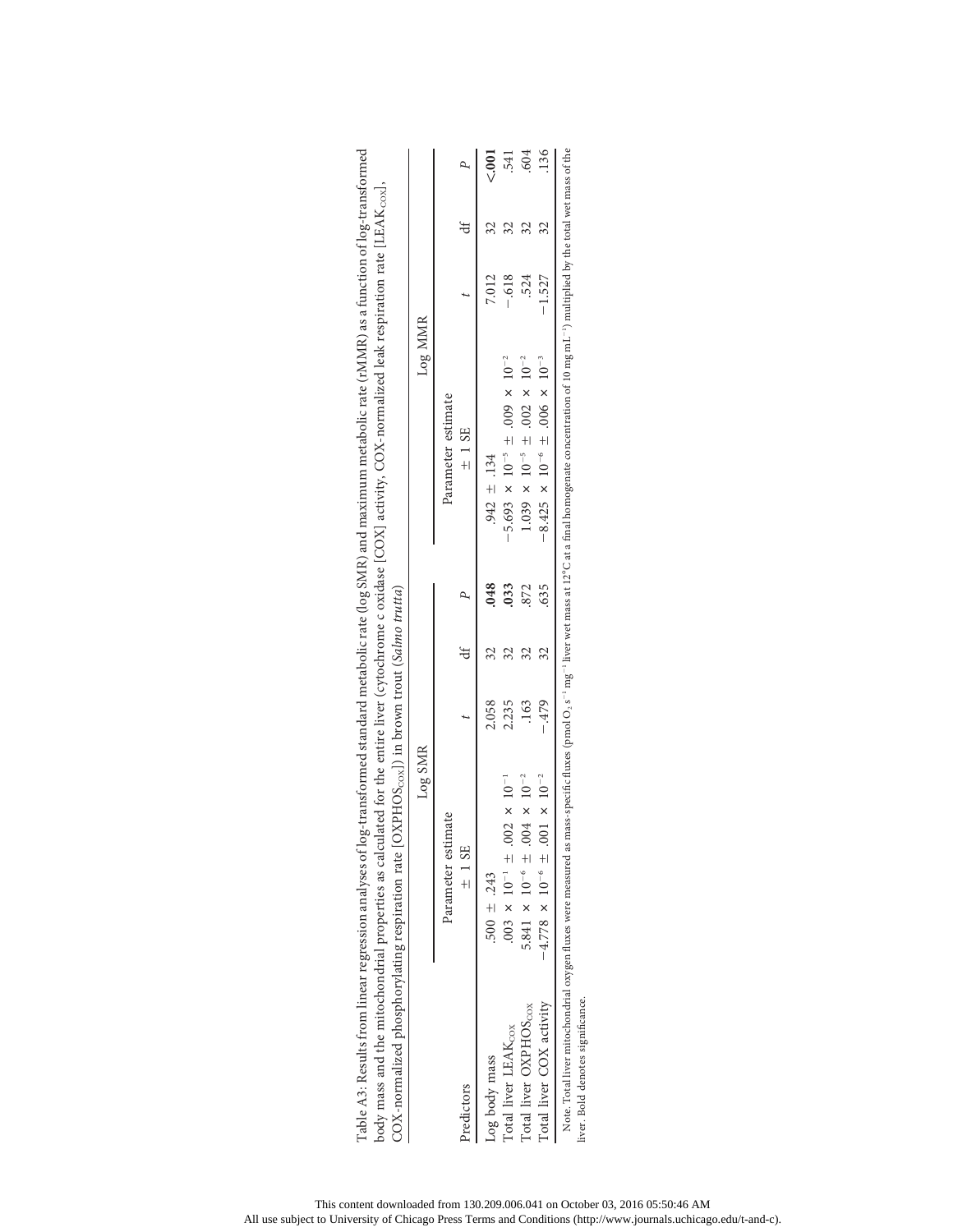# Literature Cited

- Allen J.L. 1988. Residues of benzocaine in rainbow trout, largemouth bass, and fish meal. [Progress Fish-Cult](http://www.journals.uchicago.edu/action/showLinks?crossref=10.1577%2F1548-8640%281988%29050%3C0059%3AROBIRT%3E2.3.CO%3B2) 50:59–60.
- Amara C.E., E.G. Shankland, S.A. Jubrias, D.J. Marcinek, M.J. Kushmerick, and K.E. Conley. 2007. Mild mitochondrial uncoupling impacts cellular aging in human muscles in vivo. [Proc Natl Acad Sci USA](http://www.journals.uchicago.edu/action/showLinks?pmid=17215370&crossref=10.1073%2Fpnas.0610131104) 104:1057–1062.
- Auer S.K., K. Salin, G.J. Anderson, and N.B. Metcalfe. 2015a. Aerobic scope explains individual variation in feeding capacity. [Biol Lett](http://www.journals.uchicago.edu/action/showLinks?pmid=26556902&crossref=10.1098%2Frsbl.2015.0793) 11:20150793.
- Auer S.K., K. Salin, A.M. Rudolf, G.J. Anderson, and N.B. Metcalfe. 2015b. Flexibility in metabolic rate confers a growth advantage under changing food availability. LAnim [Ecol](http://www.journals.uchicago.edu/action/showLinks?pmid=25939669&crossref=10.1111%2F1365-2656.12384) 84:1405–1411.
- $-$ . 2015 $c$ . The optimal combination of standard metabolic rate and aerobic scope for somatic growth depends on food availability. [Funct Ecol](http://www.journals.uchicago.edu/action/showLinks?crossref=10.1111%2F1365-2435.12396) 29:479–486.
- Bennett A.F. and J.A. Ruben. 1979. Endothermy and activity in vertebrates. [Science](http://www.journals.uchicago.edu/action/showLinks?pmid=493968&crossref=10.1126%2Fscience.493968) 206:649–654.
- Biro P.A. and J.A. Stamps. 2010. Do consistent individual differences in metabolic rate promote consistent individual differences in behavior? [Trends Ecol Evol](http://www.journals.uchicago.edu/action/showLinks?pmid=20832898&crossref=10.1016%2Fj.tree.2010.08.003) 25:653–659.
- Boldsen M.M., T. Norin, and H. Malte. 2013. Temporal repeatability of metabolic rate and the effect of organ mass and enzyme activity on metabolism in European eel (Anguilla anguilla). [Comp Biochem Physiol A](http://www.journals.uchicago.edu/action/showLinks?pmid=23388212&crossref=10.1016%2Fj.cbpa.2013.01.027) 165:22–29.
- Brand M.D. and D.G. Nicholls. 2011. Assessing mitochondrial dysfunction in cells. [Biochem J](http://www.journals.uchicago.edu/action/showLinks?pmid=21726199&crossref=10.1042%2FBJ20110162) 435:297–312.
- Brookes P.S., J.A. Buckingham, A.M. Tenreiro, A.J. Hulbert, and M.D. Brand. 1998. The proton permeability of the inner membrane of liver mitochondria from ectothermic and endothermic vertebrates and from obese rats: correlations with standard metabolic rate and phospholipid fatty acid composition. [Comp Biochem Physiol](http://www.journals.uchicago.edu/action/showLinks?crossref=10.1016%2FS0305-0491%2897%2900357-X) 119:325–334.
- Brown J.C.L., D.J. Chung, K.R. Belgrave, and J.F. Staples. 2012. Mitochondrial metabolic suppression and reactive oxygen species production in liver and skeletal muscle of hibernating thirteen-lined ground squirrels. [Am J Physiol](http://www.journals.uchicago.edu/action/showLinks?crossref=10.1152%2Fajpcell.00085.2012) 302:R15–R28.
- Brown J.H., J.F. Gillooly, A.P. Allen, V.M. Savage, and G.B. West. 2004. Toward a metabolic theory of ecology. [Ecology](http://www.journals.uchicago.edu/action/showLinks?crossref=10.1890%2F03-9000) 85:1771–1789.
- Burton T., S.S. Killen, J.D. Armstrong, and N.B. Metcalfe. 2011. What causes intraspecific variation in resting metabolic rate and what are its ecological consequences? [Proc R Soc B](http://www.journals.uchicago.edu/action/showLinks?pmid=21957133&crossref=10.1098%2Frspb.2011.1778) 278: 3465–3473.
- Careau V. and T. Garland Jr. 2012. Performance, personality, and energetics: correlation, causation, and mechanism. [Physiol](http://www.journals.uchicago.edu/action/showLinks?system=10.1086%2F666970) [Biochem Zool](http://www.journals.uchicago.edu/action/showLinks?system=10.1086%2F666970) 85:543–571.
- Careau V., M.E. Gifford, and P.A. Biro. 2014a. Individual (co) variation in thermal reaction norms of standard and maximal metabolic rates in wild-caught slimy salamanders. [Funct Ecol](http://www.journals.uchicago.edu/action/showLinks?crossref=10.1111%2F1365-2435.12259) 28:1175–1186.
- Careau V., B. Hoye, T. O'Dwyer, and B. Buttemer. 2014b. Among- and within-individual correlations between basal and maximal metabolic rates in birds. [J Exp Biol](http://www.journals.uchicago.edu/action/showLinks?pmid=25189368&crossref=10.1242%2Fjeb.108704) 217:3593–3596.
- Chance B. and G. Williams. 1955. Respiratory enzymes in oxidative phosphorylation. III. The steady state. [J Biol Chem](http://www.journals.uchicago.edu/action/showLinks?pmid=13271404) 217:409–428.
- Chappell M.A., T. Garland Jr., E.L. Rezende, and F.R. Gomes. 2004. Voluntary running in deer mice: speed, distance, energy costs and temperature effects. [J Exp Biol](http://www.journals.uchicago.edu/action/showLinks?pmid=15472015&crossref=10.1242%2Fjeb.01213) 207:3839–3854.
- Chappell M.A., T. Garland Jr., G.F. Robertson, and W. Saltzman. 2007. Relationships among running performance, aero-bic physiology and organ mass in male Mongolian gerbils. [J Exp](http://www.journals.uchicago.edu/action/showLinks?pmid=18025017&crossref=10.1242%2Fjeb.006163) [Biol](http://www.journals.uchicago.edu/action/showLinks?pmid=18025017&crossref=10.1242%2Fjeb.006163) 210:4179–4197.
- Chung D., G.P. Lloyd, R.H. Thomas, C.G. Guglielmo, and J.F. Staples. 2011. Mitochondrial respiration and succinate dehydrogenase are suppressed early during entrance into a hibernation bout, but membrane remodeling is only transient. <u>I Comp Physiol B</u> 181:699-711.
- Clark T.D., E. Sandblom, and F. Jutfelt. 2013. Aerobic scope measurements of fishes in an era of climate change: respirometry, relevance and recommendations. *LExp Biol* 216: 2771–2782.
- Coen P.M., S.A. Jubrias, G. Distefano, F. Amati, D.C. Mackey, N.W. Glynn, T.M. Manini, et al. 2012. Skeletal muscle mitochondrial energetics are associated with maximal aerobic capacity and walking speed in older adults. *J Gerontol A 68*: 447–555.
- Elliott J.M. 1976. The energetics of feeding, metabolism and growth of brown trout (Salmo trutta L.) in relation to body weight, water temperature and ration size. I Anim Ecol 45: 923–948.
- Farrell A.P., S.G. Hinch, S.J. Cooke, D.A. Patterson, G.T. Crossin, M. Lapointe, and M.T. Mathes. 2008. Pacific salmon in hot water: applying aerobic scope models and biotelemetry to predict the success of spawning migrations. [Physiol Biochem Zool](http://www.journals.uchicago.edu/action/showLinks?system=10.1086%2F592057) 81:697–708.
- Fry F.E.J. 1947. Effects of an environment on animal activity. Univ Tor Stud Biol Ser 55:1–62.
- Garland T., Jr. 1984. Physiological correlates of locomotory performance in a lizard: an allometric approach. [Am J](http://www.journals.uchicago.edu/action/showLinks?pmid=6238543) [Physiol](http://www.journals.uchicago.edu/action/showLinks?pmid=6238543) 247:R806–R815.
- Garland T., Jr., and P.L. Else. 1987. Seasonal, sexual, and individual variation in endurance and activity metabolism in lizards. [Am J Physiol](http://www.journals.uchicago.edu/action/showLinks?pmid=3826408) 252:R439–R449.
- Gifford M.E., T.A. Clay, and V. Careau. 2014. Individual (co) variation in standard metabolic rate, feeding rate, and exploratory behavior in wild-caught semiaquatic salamanders. [Physiol Biochem Zool](http://www.journals.uchicago.edu/action/showLinks?system=10.1086%2F675974) 87:384–396.
- Gnaiger E. 2009. Capacity of oxidative phosphorylation in human skeletal muscle: new perspectives of mitochondrial physiology. [Int J Biochem Cell Biol](http://www.journals.uchicago.edu/action/showLinks?pmid=19467914&crossref=10.1016%2Fj.biocel.2009.03.013) 41:1837–1845.
- Gnaiger E., B. Lassnig, A. Kuznetsov, G. Rieger, and R. Margreiter. 1998. Mitochondrial oxygen affinity, respiratory flux control and excess capacity of cytochrome c oxidase. **I Exp Biol** 201:1129–1139.
- Gomes F.R., J.G. Chaui-Berlinck, J. Bicudo, and C.A. Navas. 2004. Intraspecific relationships between resting and activity metabolism in anuran amphibians: influence of ecology and behavior. [Physiol Biochem Zool](http://www.journals.uchicago.edu/action/showLinks?system=10.1086%2F381471) 77:197–208.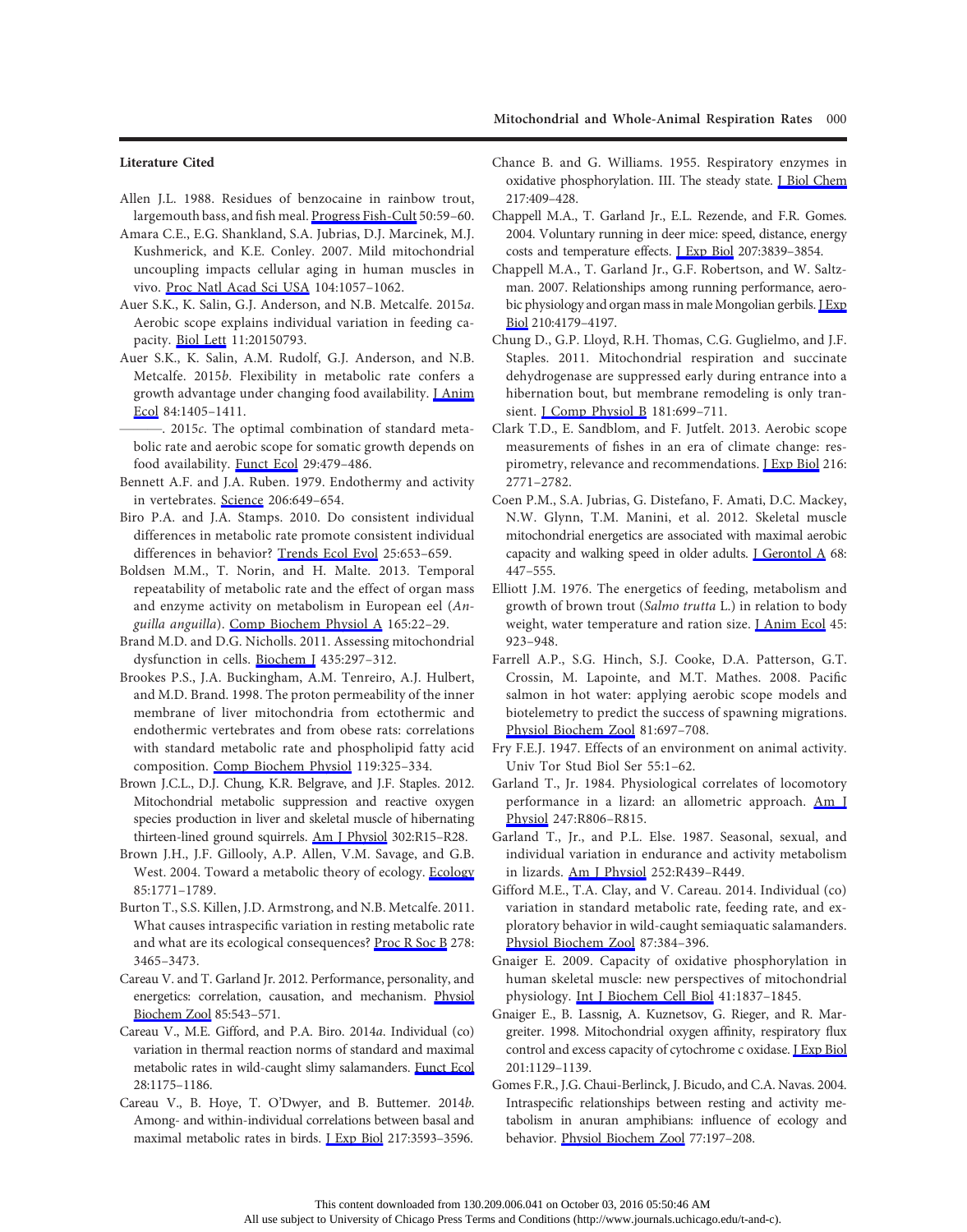- Guderley H. and H.O. Pörtner. 2010. Metabolic power budgeting and adaptive strategies in zoology: examples from scallops and fish. [Can J Zool](http://www.journals.uchicago.edu/action/showLinks?crossref=10.1139%2FZ10-039) 88:753–763.
- Harper J.A., K. Dickinson, and M.D. Brand. 2001. Mitochondrial uncoupling as a target for drug development for the treatment of obesity. [Obes Rev](http://www.journals.uchicago.edu/action/showLinks?pmid=12119996&crossref=10.1046%2Fj.1467-789X.2001.00043.x) 2:255–265.
- Houlihan D.F., D.N. McMillan, and P. Laurent. 1986. Growth rates, protein synthesis, and protein degradation rates in rainbow trout: effects of body size. [Physiol Zool](http://www.journals.uchicago.edu/action/showLinks?system=10.1086%2Fphyszool.59.4.30158601) 59:482–493.
- Hulbert A.J. and P.L. Else. 2000. Mechanisms underlying the cost of living in animals. [Annu Rev Physiol](http://www.journals.uchicago.edu/action/showLinks?pmid=10845090&crossref=10.1146%2Fannurev.physiol.62.1.207) 62:207–235.
- Hulbert A.J., N. Turner, J. Hinde, P. Else, and H. Guderley. 2006. How might you compare mitochondria from different tissues and different species? [J Comp Physiol B](http://www.journals.uchicago.edu/action/showLinks?pmid=16408229&crossref=10.1007%2Fs00360-005-0025-z) 176:93–105.
- Jacobs R.A., C. Siebenmann, M. Hug, M. Toigo, A.-K. Meinild, and C. Lundby. 2012. Twenty-eight days at 3454-m altitude diminishes respiratory capacity but enhances efficiency in human skeletal muscle mitochondria. [FASEB J](http://www.journals.uchicago.edu/action/showLinks?pmid=22968913&crossref=10.1096%2Ffj.12-218206) 26:5192–5200.
- John-Alder H.B. 1983. Effects of thyroxine supplementation on metabolic rate and aerobic capacity in a lizard. [Am J](http://www.journals.uchicago.edu/action/showLinks?pmid=6846574) [Physiol](http://www.journals.uchicago.edu/action/showLinks?pmid=6846574) 244:R659–R666.
- Kadenbach B. 2003. Intrinsic and extrinsic uncoupling of oxidative phosphorylation. [Biochim Biophys Acta](http://www.journals.uchicago.edu/action/showLinks?pmid=12765765&crossref=10.1016%2FS0005-2728%2803%2900027-6) 1604:77–94.
- Khan J.R., F.I. Iftikar, N.A. Herbert, E. Gnaiger, and A.J.R. Hickey. 2014. Thermal plasticity of skeletal muscle mitochondrial activity and whole animal respiration in a common intertidal triplefin fish, Forsterygion lapillum (family: Tripterygiidae). [J](http://www.journals.uchicago.edu/action/showLinks?pmid=25269418&crossref=10.1007%2Fs00360-014-0861-9) [Comp Physiol B](http://www.journals.uchicago.edu/action/showLinks?pmid=25269418&crossref=10.1007%2Fs00360-014-0861-9) 184:991–1001.

Konarzewski M. and A. Ksiazek. 2013. Determinants of intraspecific variation in basal metabolic rate. **I Comp Physiol B** 183:27–41.

- Kuznetsov A.V., D. Strobl, E. Ruttmann, A. Konigsrainer, R. Margreiter, and E. Gnaiger. 2002. Evaluation of mitochondrial respiratory function in small biopsies of liver. [Anal Biochem](http://www.journals.uchicago.edu/action/showLinks?pmid=12054447&crossref=10.1006%2Fabio.2002.5658) 305:186–194.
- Kuznetsov A.V., V. Veksler, F.N. Gellerich, V. Saks, R. Margreiter, and W.S. Kunz. 2008. Analysis of mitochondrial function in situ in permeabilized muscle fibers, tissues and cells. [Nat Protoc](http://www.journals.uchicago.edu/action/showLinks?pmid=18536644&crossref=10.1038%2Fnprot.2008.61) 3: 965–976.
- Larsen F.J., T.A. Schiffer, K. Sahlin, B. Ekblom, E. Weitzberg, and J.O. Lundberg. 2011. Mitochondrial oxygen affinity predicts basal metabolic rate in humans. [FASEB J](http://www.journals.uchicago.edu/action/showLinks?pmid=21576503&crossref=10.1096%2Ffj.11-182139) 25:2843–2852.
- Larsen S., R. Kraunsoe, M. Gram, E. Gnaiger, J.W. Helge, and F. Dela. 2014. The best approach: homogenization or manual permeabilization of human skeletal muscle fibers for respirometry? [Anal Biochem](http://www.journals.uchicago.edu/action/showLinks?pmid=24161612&crossref=10.1016%2Fj.ab.2013.10.023) 446:64–68.
- Larsen S., J. Nielsen, C.N. Hansen, L.B. Nielsen, F. Wibrand, N. Stride, H.D. Schroder, et al. 2012. Biomarkers of mitochondrial content in skeletal muscle of healthy young human subjects. *[Physiol (Lond)* 590:3349-3360.
- Mathot K.J. and N.J. Dingemanse. 2015. Energetics and behavior: unrequited needs and new directions. [Trends Ecol](http://www.journals.uchicago.edu/action/showLinks?pmid=25687159&crossref=10.1016%2Fj.tree.2015.01.010) [Evol](http://www.journals.uchicago.edu/action/showLinks?pmid=25687159&crossref=10.1016%2Fj.tree.2015.01.010) 30:199–206.
- Monternier P.-A., V. Marmillot, J.-L. Rouanet, and D. Roussel. 2014. Mitochondrial phenotypic flexibility enhances energy

savings during winter fast in king penguin chicks. **J Exp Biol** 217:2691–2697.

- Moyes C.D., P.M. Schulte, and P.W. Hochachka. 1992. Recovery metabolism of trout white muscle: role of mitochondria. [Am J](http://www.journals.uchicago.edu/action/showLinks?pmid=1539738) [Physiol](http://www.journals.uchicago.edu/action/showLinks?pmid=1539738) 262:R295–R304.
- Norin T. and H. Malte. 2011. Repeatability of standard metabolic rate, active metabolic rate and aerobic scope in young brown trout during a period of moderate food availability. [J Exp Biol](http://www.journals.uchicago.edu/action/showLinks?pmid=21525312&crossref=10.1242%2Fjeb.054205) 214:1668–1675.
- . 2012. Intraspecific variation in aerobic metabolic rate of fish: relations with organ size and enzyme activity in brown trout. [Physiol Biochem Zool](http://www.journals.uchicago.edu/action/showLinks?system=10.1086%2F665982) 85:645–656.
- Norin T., H. Malte, and T.D. Clark. 2014. Aerobic scope does not predict the performance of a tropical eurythermal fish at elevated temperatures. [J Exp Biol](http://www.journals.uchicago.edu/action/showLinks?pmid=24115064&crossref=10.1242%2Fjeb.089755) 217:244–251.
- Park S.-Y., J.R. Gifford, R.H.I. Andtbacka, J.D. Trinity, J.R. Hyngstrom, R.S. Garten, N.A. Diakos, et al. 2014. Cardiac, skeletal, and smooth muscle mitochondrial respiration: are all mitochondria created equal? Am J Physiol 307:H346– H352.
- Pesta D. and E. Gnaiger. 2012. High-resolution respirometry: OXPHOS protocols for human cells and permeabilized fibers from small biopsies of human muscle. Pp. 25–58 in C.M. Palmeira and A.J. Moreno, eds. Mitochondrial bioenergetics: methods and protocols. Humana, Totowa.
- Pickering A.D., T.G. Pottinger, and P. Christie. 1982. Recovery of the brown trout, Salmo trutta L., from acute handling stress: a time-course study. [J Fish Biol](http://www.journals.uchicago.edu/action/showLinks?crossref=10.1111%2Fj.1095-8649.1982.tb03923.x) 20:229–244.
- Porter R.K. and M.D. Brand. 1995. Causes of differences in respiration rate of hepatocytes from mammals of different body-mass. [Am J Physiol](http://www.journals.uchicago.edu/action/showLinks?pmid=7503313) 269:R1213–R1224.
- Rolfe D.F.S. and M.D. Brand. 1996. Contribution of mitochondrial proton leak to skeletal muscle respiration and to standard metabolic rate. [Am J Physiol](http://www.journals.uchicago.edu/action/showLinks?pmid=8897845) 271:C1380–C1389.
- ———. 1997. The physiological significance of mitochondrial proton leak in animal cells and tissues. [Biosci Rep](http://www.journals.uchicago.edu/action/showLinks?pmid=9171916&crossref=10.1023%2FA%3A1027327015957) 17:9–16.
- Rolfe D.F.S. and G.C. Brown. 1997. Cellular energy utilization and molecular origin of standard metabolic rate in mammals. [Physiol Rev](http://www.journals.uchicago.edu/action/showLinks?pmid=9234964) 77:731–758.
- Rosenfeld J., T. Van Leeuwen, J. Richards, and D. Allen. 2015. Relationship between growth and standard metabolic rate: measurement artefacts and implications for habitat use and life-history adaptation in salmonids. *[Anim Ecol 84:4-20.*
- Salin K., S.K. Auer, G.J. Anderson, C. Selman, and N.B. Metcalfe. 2016. Inadequate food intake at high temperatures is related to depressed mitochondrial respiratory capacity. *LExp Biol* 219: 1356–1362.
- Salin K., S.K. Auer, B. Rey, C. Selman, and N.B. Metcalfe. 2015a. Variation in the link between oxygen consumption and ATP production, and its relevance for animal performance. [Proc R Soc B](http://www.journals.uchicago.edu/action/showLinks?pmid=26203001&crossref=10.1098%2Frspb.2015.1028) 282:20151028.
- Salin K., S.K. Auer, A.M. Rudolf, G.J. Anderson, A.G. Cairns, W. Mullen, R.C. Hartley, C. Selman, and N.B. Metcalfe. 2015b. Individuals with higher metabolic rates have lower levels of reactive oxygen species in vivo. [Biol Lett](http://www.journals.uchicago.edu/action/showLinks?pmid=26382073&crossref=10.1098%2Frsbl.2015.0538) 11:20150538.